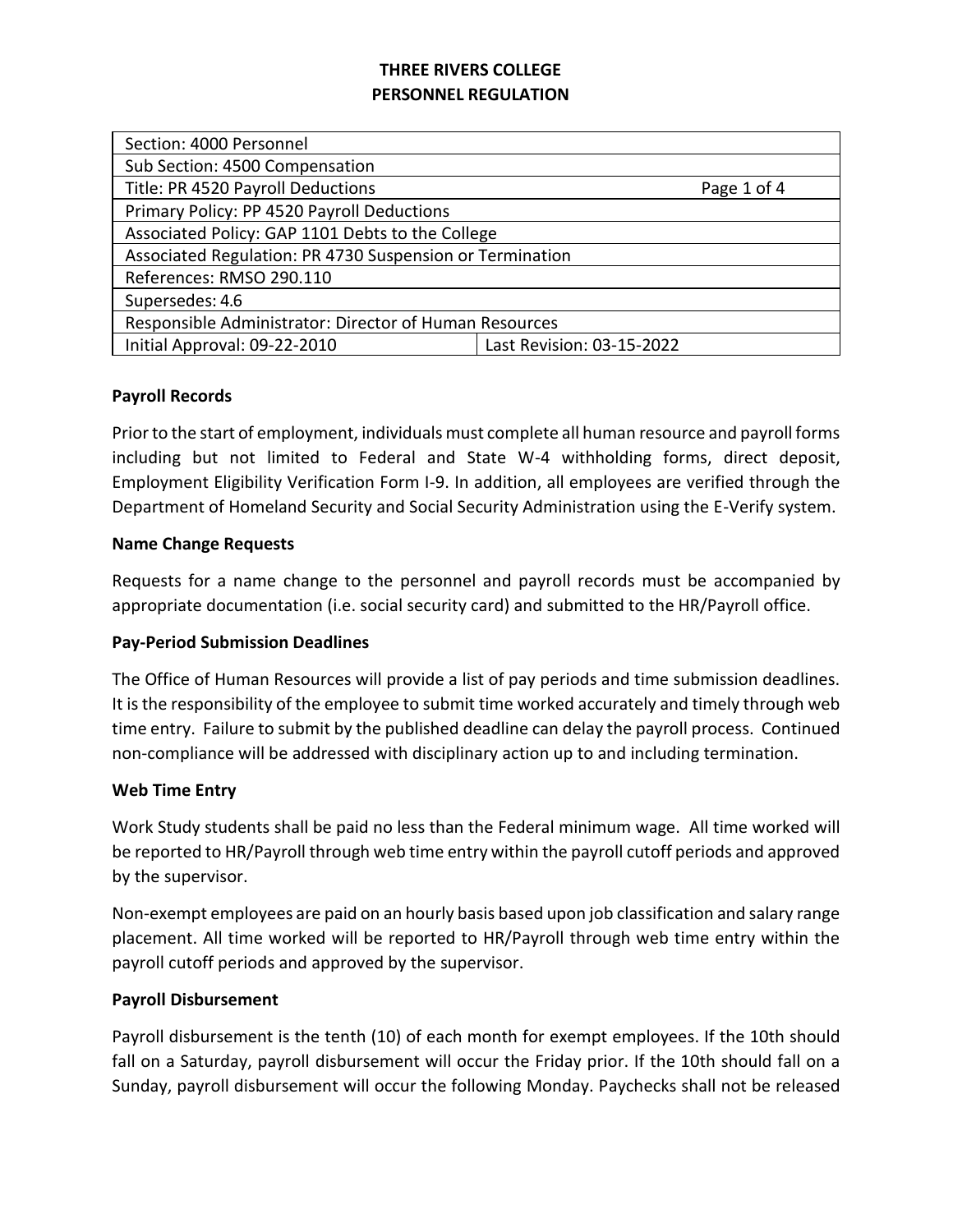| Section: 4000 Personnel                                  |                           |  |  |
|----------------------------------------------------------|---------------------------|--|--|
| Sub Section: 4500 Compensation                           |                           |  |  |
| Title: PR 4520 Payroll Deductions                        | Page 2 of 4               |  |  |
| Primary Policy: PP 4520 Payroll Deductions               |                           |  |  |
| Associated Policy: GAP 1101 Debts to the College         |                           |  |  |
| Associated Regulation: PR 4730 Suspension or Termination |                           |  |  |
| References: RMSO 290.110                                 |                           |  |  |
| Supersedes: 4.6                                          |                           |  |  |
| Responsible Administrator: Director of Human Resources   |                           |  |  |
| Initial Approval: 09-22-2010                             | Last Revision: 03-15-2022 |  |  |

before the payroll disbursement date unless approved by the Chief Financial Officer.

Payroll disbursement occurs on a bi-weekly basis for all non-exempt, hourly employees. All time worked must be submitted via web time entry within the payroll cutoff periods and approved by the supervisor.

The methods for pay disbursement are:

- 1. All college employees will provide the Office of Human Resources with written authorization to electronically transfer payroll funds into a designated bank account unless the employee is a student paid through federal work-study funds. Independent contractors are not considered employees and are therefore paid as vendors.
- 2. Students paid through federal work-study may elect to have their pay deposited to a designated bank account**.**

## **Payroll Advances**

No pay advances will be made unless approved by the Chief Financial Officer.

## **Unpaid Charges**

Three Rivers College reserves the right to use any and all legal means to collect past due debt including but not limited to the placement of said debts with a collection agency and the appropriate legal action as allowed under local, state, and federal statutes.

Employees of Three Rivers College who owe monies to the College which are past due will incur payroll deductions to satisfy the balance owed. Financial Services in collaboration with the Office of Human Resources will determine the withholding according to applicable laws (GAP 1101 Debts to the College).

## **Final Pay**

The separation date recorded in the HR system and to the retirement system is the last day in pay status.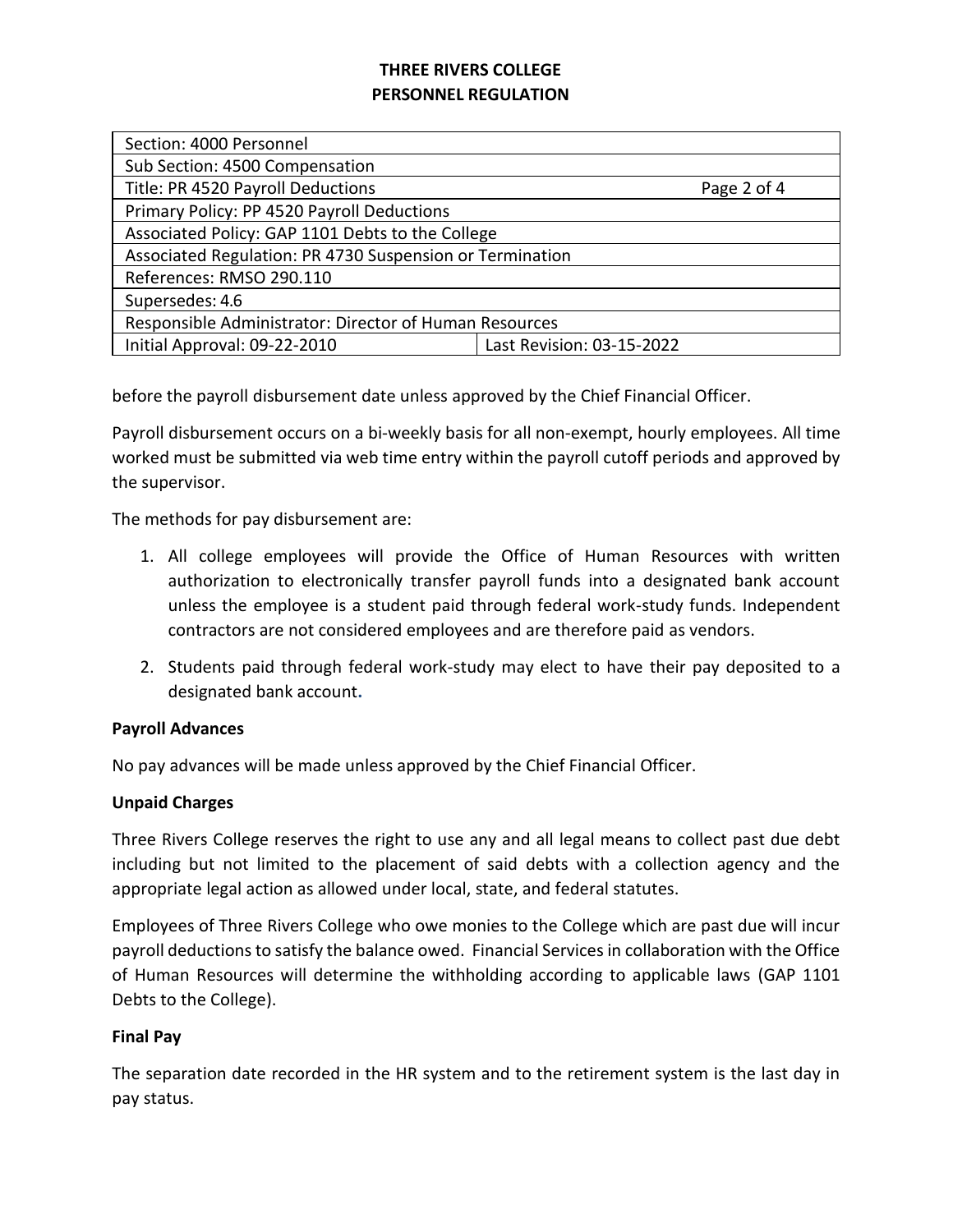| Section: 4000 Personnel                                  |                           |  |  |
|----------------------------------------------------------|---------------------------|--|--|
| Sub Section: 4500 Compensation                           |                           |  |  |
| Title: PR 4520 Payroll Deductions                        | Page 3 of 4               |  |  |
| Primary Policy: PP 4520 Payroll Deductions               |                           |  |  |
| Associated Policy: GAP 1101 Debts to the College         |                           |  |  |
| Associated Regulation: PR 4730 Suspension or Termination |                           |  |  |
| References: RMSO 290.110                                 |                           |  |  |
| Supersedes: 4.6                                          |                           |  |  |
| Responsible Administrator: Director of Human Resources   |                           |  |  |
| Initial Approval: 09-22-2010                             | Last Revision: 03-15-2022 |  |  |

If an employee is discharged or the position is eliminated, the employee will receive a check within seven (7) days of their final date of employment. Employees who resign their position will receive final compensation at the next scheduled payroll date.

- a) All regular time worked from the beginning of the final pay period through the last day worked at regular rate of pay.
- b) Any time worked prior to the final pay period, but not yet paid, at regular rate of pay.
- c) For all non-exempt employees, all overtime and/or unused comp time recorded and approved.

All unused vacation accrued will be paid in a separate check or direct deposit. Vacation pay will be paid no later than the last business day of the month following the month of separation or retirement.

The final salary payment will be released only after the employee has turned in all college property (PR 4730) and completion of the exit/transfer checklist.